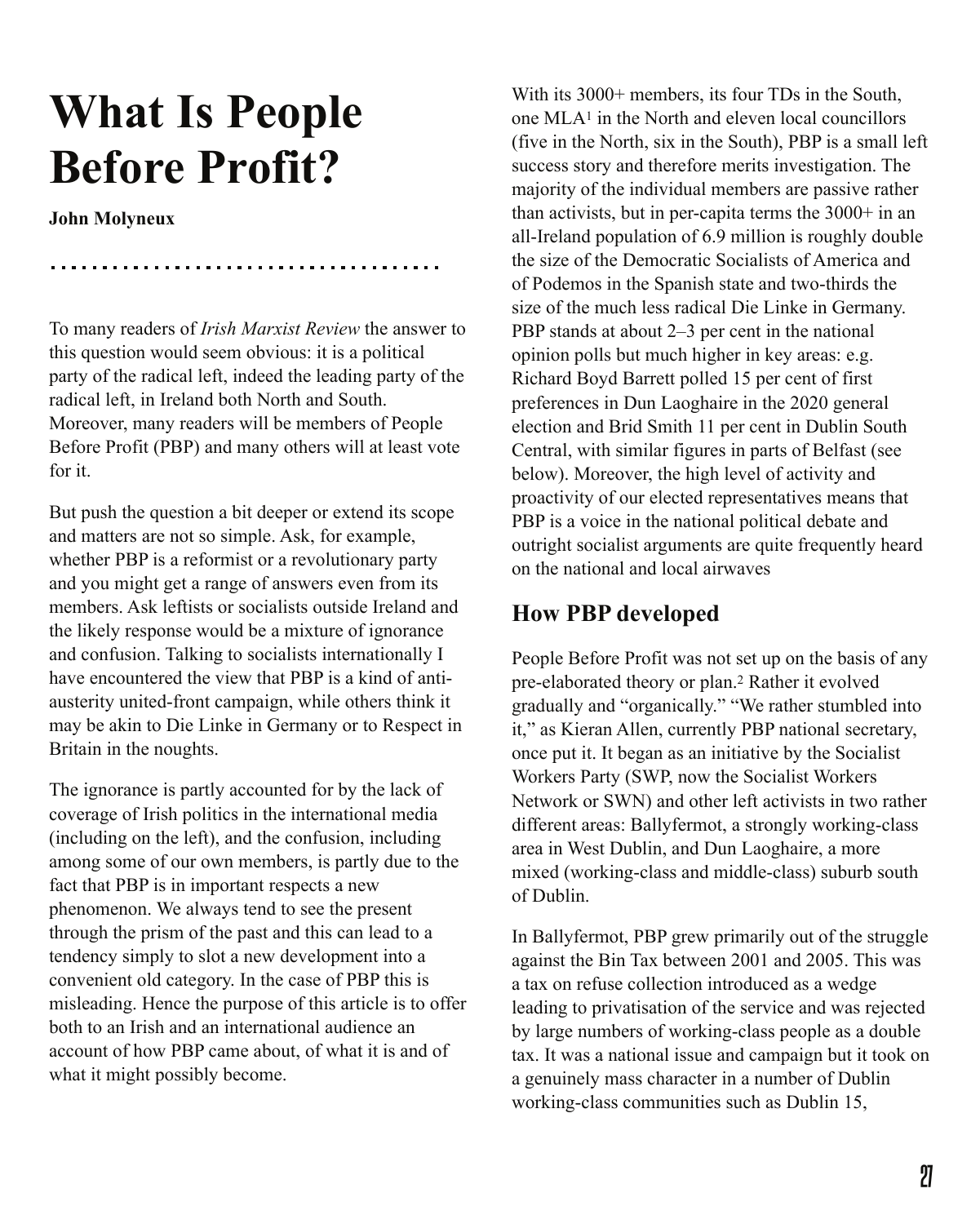Crumlin and Tallaght. In Ballyfermot and Inchicore, a leading role in this struggle was played by SWP member Brid Smith. She was already an established trade union and community activist with a long track record going back to the Anti-H Blocks campaign in 1981 and the Dunnes Stores Anti-Apartheid strike in 1984–87, and was also heavily involved in the Irish Anti-War Movement which put one hundred thousand on the streets against the Iraq War. In Autumn 2003, Brid Smith (along with a number of other activists) was jailed for two weeks for defying a court injunction to not block refuse collection lorries.

In Dun Laoghaire the Anti-Bin-Tax campaign also played a role, but probably more important was the Save Our Seafront campaign founded in 2002 to defend the Dun Laoghaire seafront against developer vandalism. Here it was another SWP member, Richard Boyd Barrett, who was the key activist, with Richard also spearheading, and being the main spokesperson of, the national movement against the Iraq War.

In 2004, Brid and Richard stood for SWP in their respective local elections, both narrowly failing to get elected. Then in 2005 they launched the People Before Profit Alliance as a national initiative with its main bases in these two areas. It was originally conceived as a broad left electoral alliance (hence "alliance" in the name) rather than a party as such. This alliance was strengthened by the accession of sitting councillor Joan Collins and her Crumlin-Kimmage based Community and Workers Action Group. Another important development at that time was the role of People Before Profit in mobilising support for the Shell to Sea environmental campaign and the jailed Rossport Five in Mayo 2007. A marker of the advance made in this period is that when Boyd Barrett stood in the 2002 general election for SWP he polled 876 first preferences. When he first stood for PBP in 2007 he polled 5223 first preferences and only just failed to get elected.

## **2008**—**The crash**

The 2008 crash, with its attendant bank bailout, recession and IMF-imposed austerity, was an important turning point. Fianna Fail (FF), the dominant political party in the Southern Irish state for over seventy years, saw its hegemony evaporate almost overnight. The party had been distinguished by its ability to sustain a cross-class alliance between the capitalist class to which it was completely loyal and a significant section of the working class. After it was perceived to have driven the national economy over a cliff and was simultaneously exposed as deeply corrupt, it lost a large section of its bourgeois support to Fine Gael and was also deserted by its workingclass voters. In 2007 FF polled 41.6 per cent of the vote and won seventy-seven seats. In 2011 its vote fell to 17.4 per cent with only twenty seats.

Throughout this period there were repeated attempts at resistance by trade unionists, by working-class communities and by students to the vicious cuts and austerity imposed by the government. Although there were a number of big marches and protests, the effectiveness of this resistance was seriously damaged by the rotten conservatism of the leadership of the trade union movement, above all that of the largest union, SIPTU, which had been corrupted and weakened by more than twenty years of social partnership with the employers and the government. This was linked to and compounded by the right-wing character of the Irish Labour Party, which had a very firm grip on the leadership of SIPTU and some other unions. The Labour Party commanded about 15–20 per cent of the vote, largely in working-class areas, but unlike most social democratic parties it lacked any significant left of a Bennite or Corbynite character and had a long tradition of going into coalition with Fine Gael whenever the opportunity arose.

As a consequence, the outrageous bank bailout and the brutal austerity were not met with the class fightback they merited and which would have been possible with a halfway decent leadership. But one side effect of this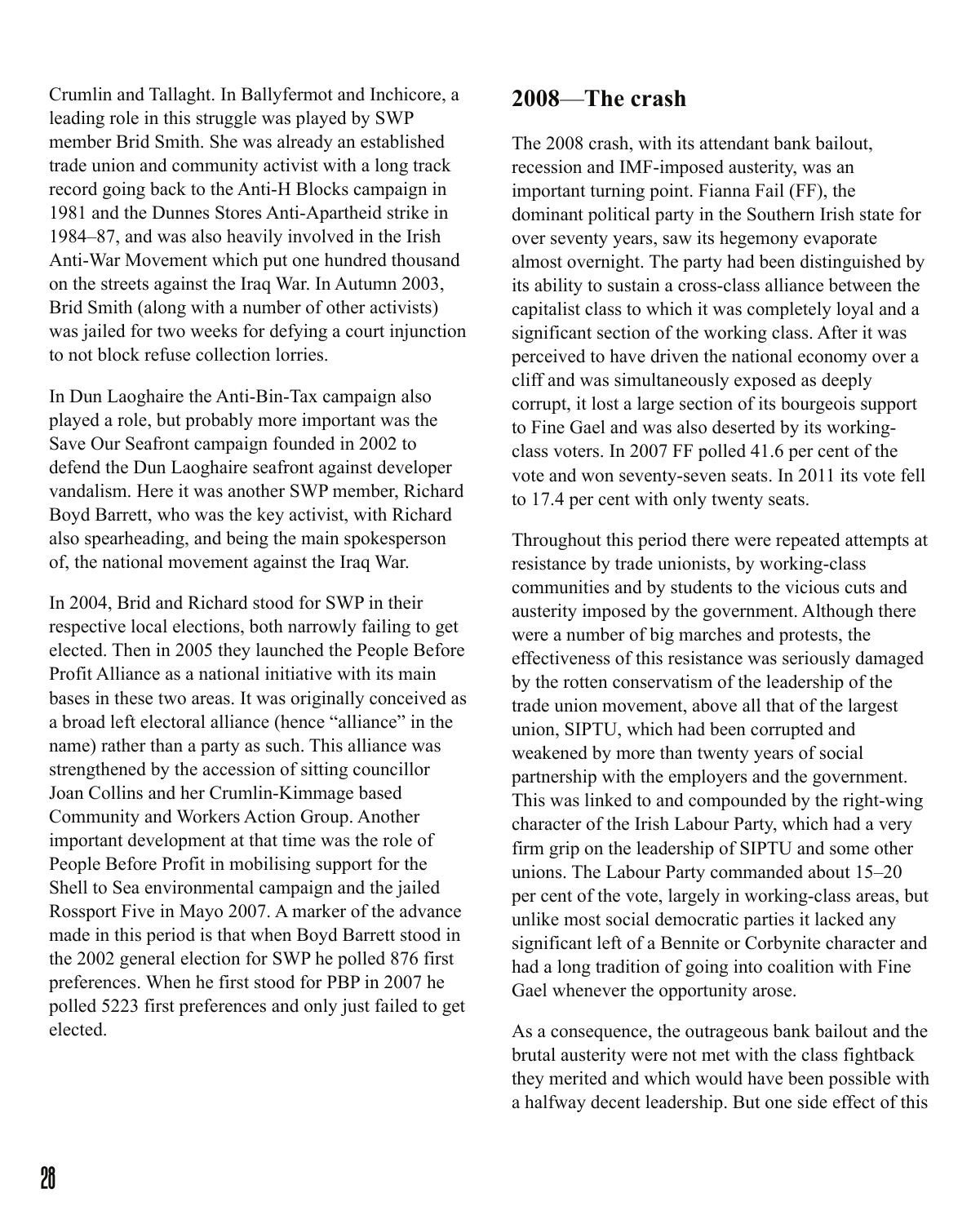was to open up a certain space for the radical left, which the radical left, including PBP, was at least partially able to occupy. This was very important. All sorts of anti-government voices were raised at this time—from the right, from deluded "freemen," as they called themselves, from anti-politics anarchists and so on. But overall it was the voice of the left that was the loudest in active opposition to the assault on workingclass living standards, and this was reflected at the ballot box.

In the 2009 local elections there were, across the state, about twenty or so far-left councillors elected, including six from the Socialist Party (SP) and five from PBP. 3 Then, in the 2011 general election, which saw victory for a Fine Gael/Labour coalition, there were five far-left TDs elected under the banner of the United Left Alliance—Seamus Healy of the Workers and Unemployed Action Group (WUAG) in Tipperary, Joe Higgins and Clare Daly for the SP and Richard Boyd Barrett and Joan Collins for PBP.

Recording PBP's progress in terms of election results is useful in that it is a relatively objective, quantitative measure, but it also potentially misleading in that it may suggest that PBP was primarily just an electoral project. On the contrary, PBP developed very much as a grassroots campaigning organisation fighting on everything from supporting workers' disputes and the defence of local bus routes to toxic waste dumps, racism and women's rights as well as engaging in generalised campaigning against austerity and the consequences of the bank bailout. It was very much on the back of this people-power campaigning that PBP started to have some small electoral success.

## **The failure of the United Left Alliance**

The United Left Alliance (ULA) was formed between PBP, the SP and the Workers and Unemployed Action Group (WUAG) and various independents in the run up to the  $2011$  general election.<sup>4</sup> It began with very high hopes and much good will. There was a large founding meeting of 250–300 at the Gresham Hotel,

and I remember how when Richard Boyd Barrett's result was announced in Dun Laoghaire, his supporters burst into spontaneous chants of "ULA! ULA!" To PBP it seemed that with its five TDs, the ULA was a real opportunity to build a serious and substantial left party in Ireland. We proposed it should declare itself a party and launch mass recruitment drives at meetings round the country, and that this should be combined with concrete anti-austerity campaigning. Our allies in the ULA were having none of it.

The SP argued that the time was not right for such initiatives, and WUAG were similarly conservative with the added twist of opposing (for local electoral reasons) any talk of increasing taxes on the corporations. As a result the ULA fell rapidly into a state of inertia, and by 2013 it had dissolved following walk outs by WUAG and the SP. 5

If the ULA had fulfilled its fairly evident potential, the SWP would have maintained its organisation as a revolutionary Marxist group within a much broader formation, but it is very possible that PBP, as a kind of middle term between the SWP and the ULA, would have faded or lost its relevance. But with the collapse of the ULA, the SWP decided to throw itself even more enthusiastically into building PBP.

## **From household charges to water charges**

When the Fianna Fail/Green coalition were evicted by the electorate in 2011, they were replaced by a Fine Gael/Labour coalition, but the policy of cutbacks and austerity remained, as did working-class resistance. Moreover, this resistance had an added political edge to it because of the behaviour of Labour. The Labour Party had campaigned and gained its best ever result on the basis of defending working-class people from the ravages of the IMF and Fine Gael. "It's Labour's way or Frankfurt's way," declared Labour leader Eamon Gilmore. But from the moment Labour was in office it proved to be Frankfurt's way all the way, and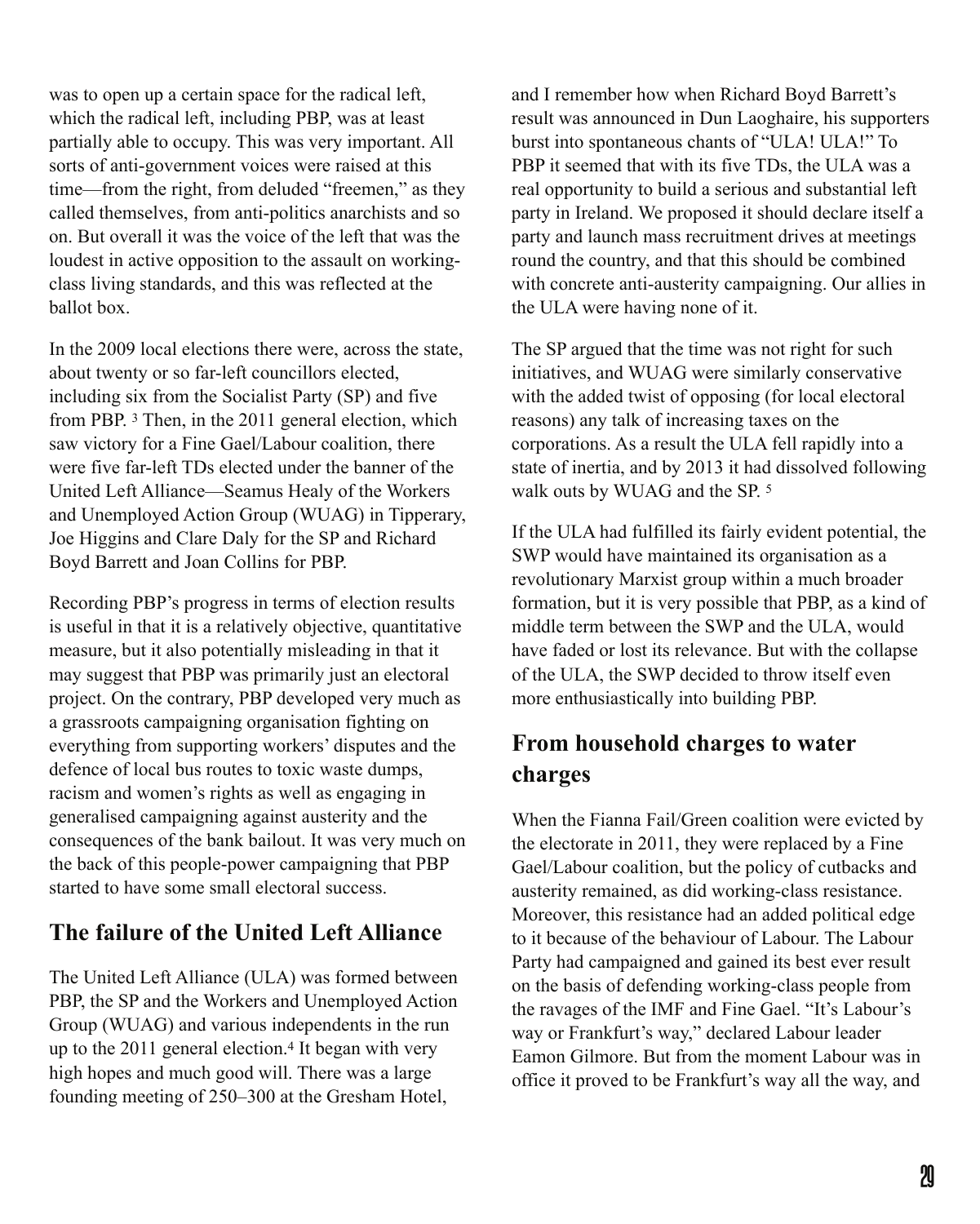this betrayal generated a backlash of great bitterness in working-class communities.

Consequently, as the ULA was floundering, a major anti-austerity movement emerged in working-class areas over the issue of household charges, a tax on the family home. A national united front, the Campaign against the Household Tax was formed, focussed, as in the Bin Tax campaign, on refusal to pay. PBP, the SP and the anarchist Workers Solidarity Movement (WSM) were the three main political forces involved, but the campaign also drew in significant numbers of unaffiliated working-class people and held big meetings and demonstrations. The government responded by replacing the Household Tax with a property tax which could be deducted at source from wages and pensions, and this effectively killed resistance. There was a period of widespread demoralisation and fatalistic resignation in many working-class communities.

Then the government, no doubt flushed with success, overreached itself and moved to reintroduce water charges. This unleashed a massive wave of revolt right across working-class Ireland. It was often said that water charges were "the straw that broke the camel's back," but more important than the extra dose of deprivation caused by the charges was the fact that working-class people, already deeply enraged by the relentless austerity, sensed that here, unlike with the Property Tax, was an attack that could be defeated. From the government's point of view the water charges scheme had two key flaws: 1) it was possible simply to refuse to pay and the charge could not be taken out of wages; 2) imposing the charges involved installing water meters outside every household.

The rebellion that erupted had three main components: 1) mass refusal to pay; 2) community resistance to water meters; 3) huge demonstrations, both nationally and locally.

In some ways it was the resistance to water meters that was most striking. In many locations across Ireland, but especially in working-class Dublin, people fought

street by street to prevent installation by the simple device of coming out of their houses and blocking access by Irish Water to their water feed. This brought communities together in extensive networks bound by real ties of solidarity. Local street meetings abounded and resisters ranged from grannies in their seventies to teams of young people acting as "flying squads." It was on a scale that left the Gardai more or less powerless.

This grassroots resistance laid the foundation for the huge street demonstrations. On 11 October 2014 there was monster march from Parnell Square the size of which—100,000 or more—took organisers and activists alike by surprise. This was followed three weeks later on 1 November by nationwide local demonstrations which mobilised even more people. Particularly astonishing was the size of the marches in many small towns—many thousands protested in out of the way places such as Letterkenny in Donegal or Gorey in Wexford. This was followed by numerous other big national and local demonstrations through 2015 into 2016 until the government were obliged to retreat and withdraw the charges.

People Before Profit acquitted itself very well in the whole water charges campaign. Right at the beginning it organised (in conjunction with Unite the Union) an important "Our Water Not for Sale" conference with local and international speakers, including from the great water revolt in Cochabamba, which helped launch the whole movement. Then PBP TD Richard Boyd Barrett played a vital role in bringing together Right2Water, a broad united front involving five trade unions, a number of left-wing politicians, many community groups and most of the far-left organisations, and this became the umbrella under which the huge demonstrations were called. At the same time, PBP members everywhere threw themselves into their local campaigns, blocking meters, leafleting their communities, organising contingents for the marches and recruiting to the party. This was possible because there was, as a consequence both of the austerity and the revolt, a wide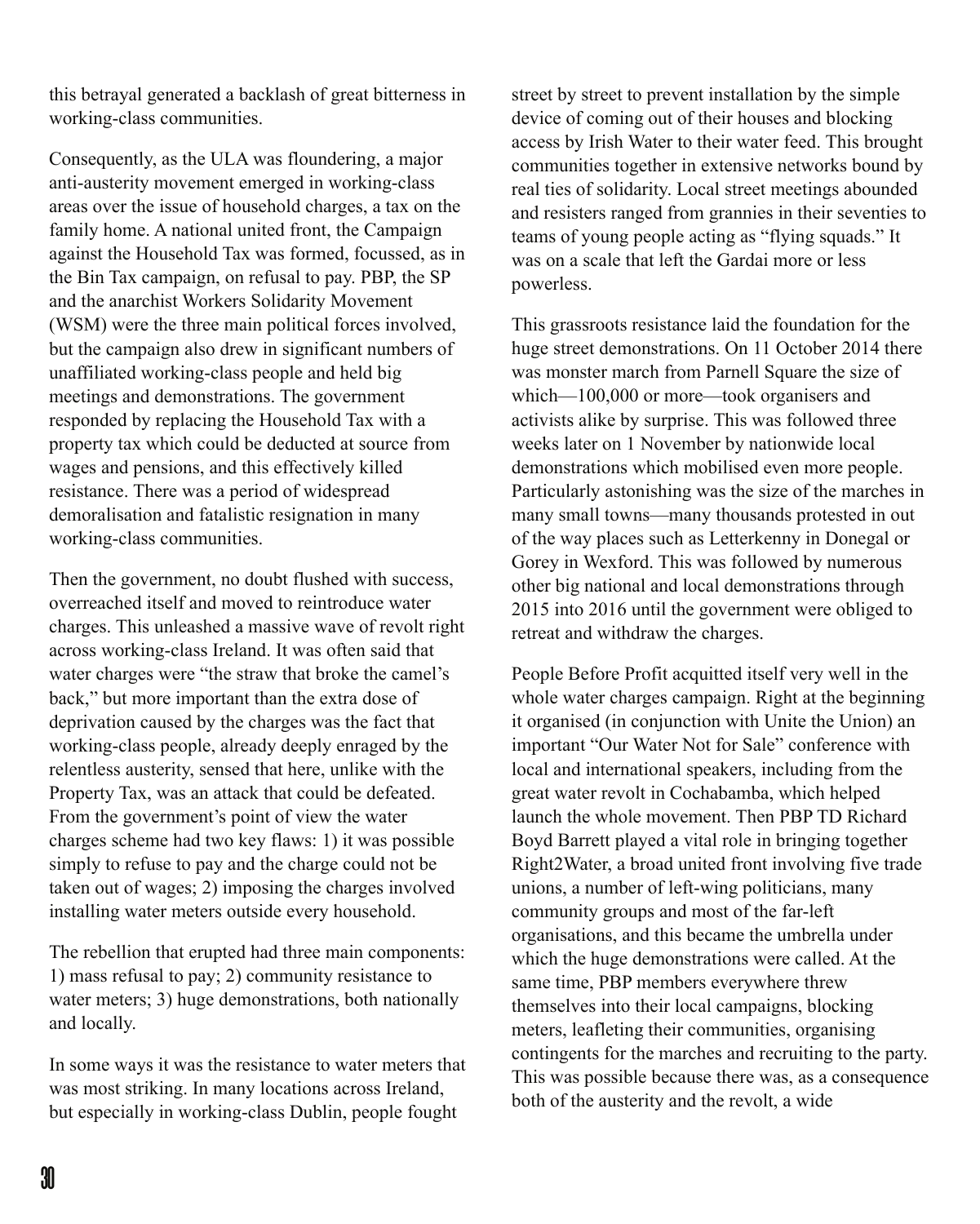radicalisation in the working class, especially the manual working class.

This radicalisation was, as it always is, uneven. It contained both a serious increase in class consciousness and elements of conspiracy theories (sometimes with a tinge of racism) which could have led in a right-wing direction. But the shift in that period was overwhelmingly to the left.

One of the key achievements of this period was that PBP expanded into a fully nationwide organisation. It had long been a feature of the Irish left that it was overwhelmingly concentrated in Dublin. In these years, PBP (especially through the work of its main organisers Kieran Allen and Brian O'Boyle) launched a major drive to establish branches across the country in towns ranging from Sligo to Wexford. This transformed the national profile of the party, and all of this was reflected at the ballot box.

In the May 2014 local elections, PBP won fourteen council seats, with a similar number being won by the Anti-Austerity Alliance (AAA—formed by the SP). In May and October 2014, Ruth Coppinger and Paul Murphy won Dail by-elections for the AAA in Dublin West and Dublin South West. Then, in the 2016 general election, while Labour crashed from thirtyseven to only seven seats AAA-PBP won six seats.<sup>6</sup> Of these, three were PBP—Richard Boyd Barrett, who topped the poll in Dun Laoghaire-Rathdown, Gino Kenny in Dublin West and Brid Smith, who scraped in by thirty-five votes on the final count in Dublin South **Central** 

## **From repeal to Covid**

After their defeat over water charges, the government (Fine Gael now propped up by Fianna Fail<sup>7</sup>) took their foot off the austerity pedal. The gradual recovery of the Irish economy gave them the scope to do this, but they were careful not to introduce the kind of generalised attacks on working-class living standards that would provoke a repetition or escalation of the water charges revolt. In this situation, many of those

working-class people who mobilised in 2013–16 took a step back, albeit with a different level of consciousness, into relative passivity. However, the struggle now shifted onto other less economistic terrain.

There were the issues of Donald Trump's election in the  $US<sub>1</sub><sup>8</sup>$  the ongoing death of refugees in the Mediterranean and the oppressive Direct Provision system for asylum seekers. Most importantly, there was the campaign to repeal the Eighth Amendment to the Irish Constitution, which banned abortion in Ireland. The question of abortion rights, along with horrific misogyny from the Catholic Church and the Irish State, was of course not new, but the decision, finally extracted from the government after sustained and vigorous campaigning by feminists and socialists, to hold a referendum on the Eighth in 2018 raised the struggle to a whole new level. It was already clear from the large positive vote in the Marriage Equality Referendum legalising same-sex marriage in 2015 that Ireland had changed fundamentally since the days of Archbishop McQuaid and Eamon de Valera, but it was no less clear that the Catholic Church hierarchy and the conservative forces entrenched in parts of Fianna Fail and Fine Gael would fight tooth and nail to prevent repeal. For them this was the ultimate red line, so the referendum was to be a crucial battle over what contemporary Ireland would look like.

Many prominent PBP women such as Goretti Horgan, Brid Smith, Ailbhe Smyth, Melisa Halpin, Mary Smith and others had long records, going back to the X case and before, of fighting for a woman's right to choose, and now they joined hands with a new generation to throw themselves into the Repeal Campaign. PBP participated wholeheartedly in the main Together for YES campaign,<sup>9</sup> but focussed on arguing for the slogan of "Choice," which actually proved very popular on the doorsteps but was opposed by the cautious Together for YES leadership, and on organising mass canvassing, especially in workingclass areas. The canvassing teams were spectacular, frequently fifty to a hundred and sometimes more, and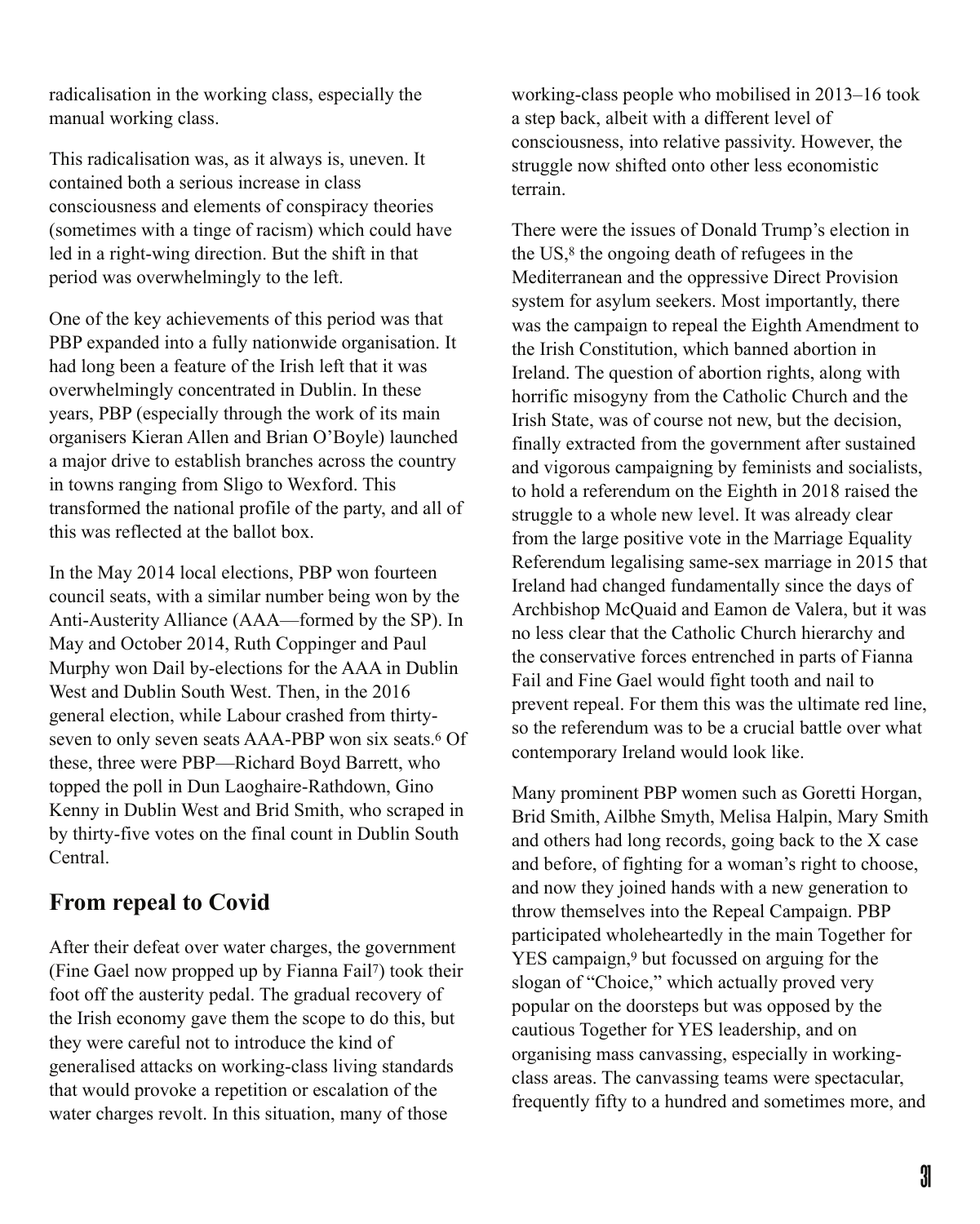of course, the result—64 per cent for yes—was a major victory.

The Repeal Campaign was a significant episode for PBP, placing it ever more firmly at the forefront of left politics in Ireland. It was also important in terms of PBP's internal development, that is, its transition from being an alliance against austerity to being a rounded socialist party. Given PBP's origins, it was by no means guaranteed that all members would support repeal, but in the event, the overwhelming majority did, and the whole party campaigned as one on the issue.

The next major burst of activity was over climate change, with the spark being provided by the 2018 Intergovernmental Panel on Climate Change (IPCC) report announcing there were only twelve years left in which to avoid calamitous levels of global warming. This produced a huge school students strike in March 2019, which put 10–15,000 on the streets of Dublin, and a big growth in Extinction Rebellion, which was regularly convening meetings of two hundred or more. Again PBP participated enthusiastically in the movement, with an emphasis on mass action, a just transition and links with workers. We were able to make effective use of our toehold in parliament by means of Brid Smith's Climate Emergency Bill in the Dail, which proposed to ban fossil fuel exploration and "leave it in the ground." This proved a useful rallying point for the movement.

The 2019 local elections in the Republic were tough for the left. Fianna Fail, Fine Gael and Labour stabilised their positions and made small gains. The recently formed Social Democrats did quite well, and there was a real surge, on the back of the environmental movement, for the Greens. Sinn Fein, the leading left-of-centre party, did badly mainly because of a low turnout from the manual working class (their main base), and the far left, the Solidarity-PBP alliance, lost more than half their seats.<sup>10</sup> Within this, however, PBP was less hard hit than Solidarity and the SP. PBP retained seven council seats and

polled 22,000 votes, while Solidarity kept only four and polled 11,000. This was partly because the SP and the international organisation it was affiliated with were wracked with internal conflict, and partly because it reacted in more sectarian fashion to the need for political diversification after austerity.

This augured badly for the general election in February 2020, but that went poorly for both Fianna Fail and Fine Gael as a mood for change swept the country. Sinn Fein far exceeded even their own expectations, emerging as the largest single party, and PBP did quite well, retaining its three seats. Richard Boyd Barrett did extremely well in the televised national leaders debate, and again topped the first preferences in his constituency. Brid Smith, who had squeaked home after days of recounts in 2016, came in easily in second place to Sinn Fein in Dublin South Central. A feature of the election, and an expression of the mood for change, was the large number of voters in working-class areas who voted first for Sinn Fein but gave their second preference to PBP. This was a result that showed a real shift leftwards, and it had the effect of forcing the two rival capitalist parties, Fianna Fail and Fine Gael, into coalition with each other for the first time, leaving Sinn Fein poised as the main opposition.11

The onset of Covid just after the election has had, for nearly two years, a major dampening effect on protests and grassroots mobilisation, $12$  punctuated only by brief explosions over Black Lives Matter and Palestine. Nevertheless, PBP seems to have been able to continue gaining ground, with a substantial increase in membership (mostly through online recruitment) making it by far the largest force to the left of Sinn Fein in Irish politics. Clearly one factor in this has been the strong performance of our elected representatives both in parliament and on the national air waves. Another important development was the accession to PBP of the Dublin South West TD Paul Murphy and his organisation RISE. Paul Murphy had been for many years a leading member of the SP, including serving both as an MEP and a TD. In late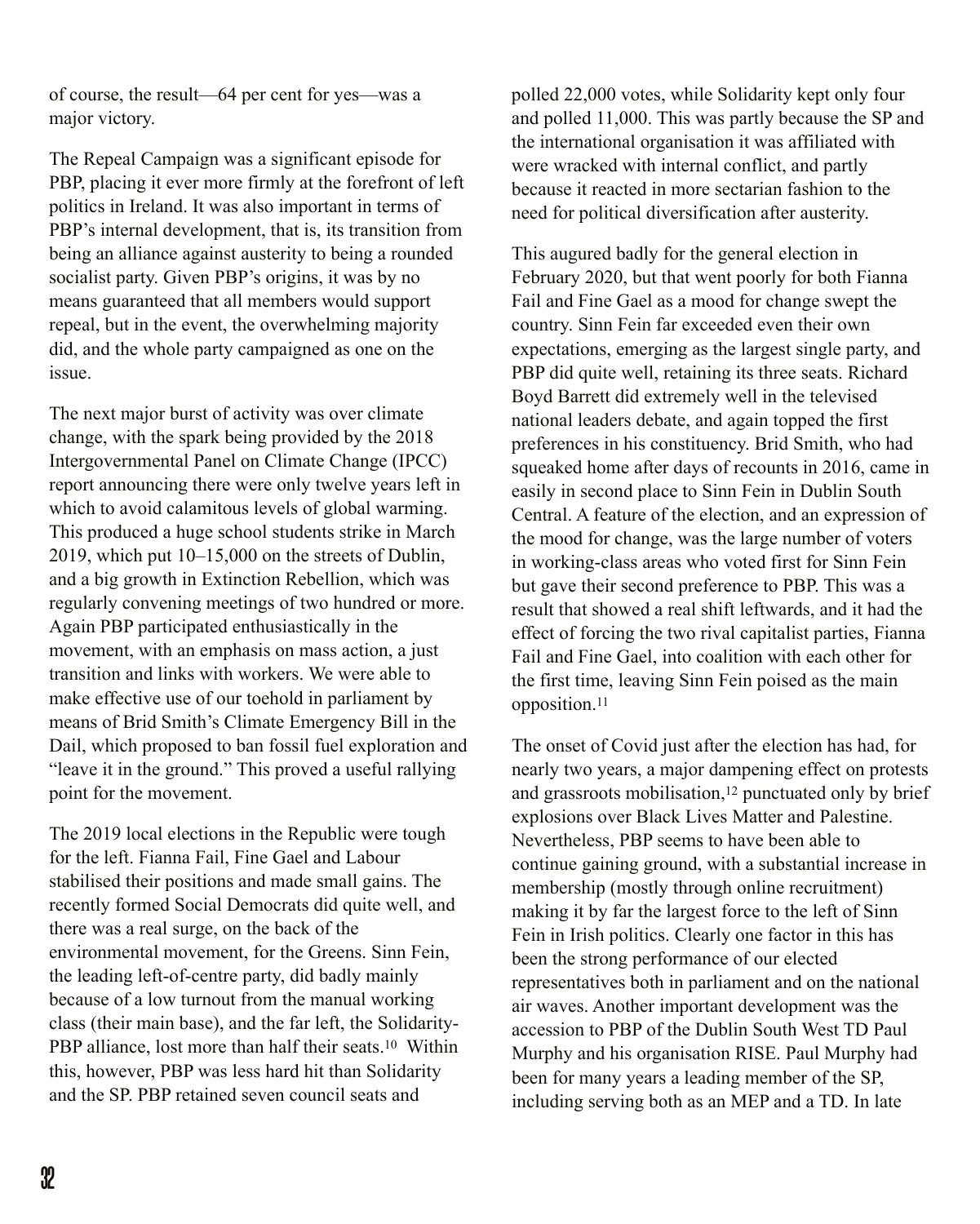2019, he and his supporters left the SP on the basis of rejecting their sectarianism and formed RISE. After substantial negotiations, RISE joined PBP in early 2020, bringing PBP's tally of TDs to four. This further strengthened PBP's dominant position on the far left.

The unpopularity of the government and decline of Fine Gael has been accompanied by a sustained rise of Sinn Fein, which currently stands eleven points ahead in the opinion polls (with 33 per cent as compared to FG with 22 per cent and FF with 18 per cent.) This raises the possibility (probability, even) of a Sinn Fein–led government after the next election, and poses directly the question of how the far left should respond to this. It is clear that this would be a major development which will be fiercely resisted by the Irish political establishment and much of the Irish ruling class. Ireland has never had even the semblance of a left government, and there is no doubt that a Sinn Fein–led government would be seen in this way, particularly by the working class, who would be hopeful of real change regardless of the opinions of socialists.

One option for PBP would be to rush or manoeuvre to join this government lured by the prospect of office and achieving "real change." This would be a disaster as PBP would be trapped, as the Greens are currently, in running capitalism in a pro-capitalist government, and PBP would utterly discredit itself with its own supporters. A second option would be simply to stand on the sidelines saying that Sinn Fein are inevitably going to sell out and we want no part of it. The problem with this position is that PBP would marginalise itself in a situation of intense political debate and cut itself off from the aspirations of a large segment of the working class. It would also let the leadership of Sinn Fein off the hook regarding going into coalition with Fianna Fail, Labour or the Social Democrats. They would simply say, "PBP made it clear they were not interested."

PBP has rejected both these responses. Instead it is stating clearly that it is campaigning for a left

government and will certainly use its votes in the Dail in favour of Mary Lou McDonald as taoiseach. But PBP wants to see a genuine left government that actually takes on capitalism and will only consider joining the government (that is, taking ministerial posts) if its core demands are met. The exact nature of the demands will have to be determined according to the circumstances prevailing at the time, but they would need to be both radical and popular, making sense to a lot of working-class people. They would include such things as: a) taxing the rich and the corporations to fund public services; b) tackling the housing crisis with a major programme of building public housing on public land, combined with banning vulture funds and introducing rent controls; c) establishing a proper National Health Service that is free at the point of delivery and taking private hospitals into public ownership along with free public education for all; d)standing up for workers with a minimum wage of  $E$ 15 an hour and repeal of antiunion laws; e) ending Direct Provision and combating racism; f) taking serious measures to tackle climate change and beginning a rapid and just transition from fossil fuels; g) a complete separation of church and state and full support for women's rights; h) defending Irish neutrality by not signing up to EU militarisation and ending the use of Shannon by the US military.13

This approach, which would require popularising these demands in advance of and during the election campaign, would be aimed at positioning PBP clearly to the left of Sinn Fein while also appealing to Sinn Fein voters and members.

## **The Northern dimension**

People Before Profit is an all-Ireland party organised and with elected representatives on both sides of the border. In the North it currently has one MLA in Stormont and five councillors (three in Belfast and two in Derry). It is strongly opposed to partition and calls for the holding of a border poll in which it would vote yes to Irish unity. Its overall aim is that of James Connolly: a united socialist Ireland.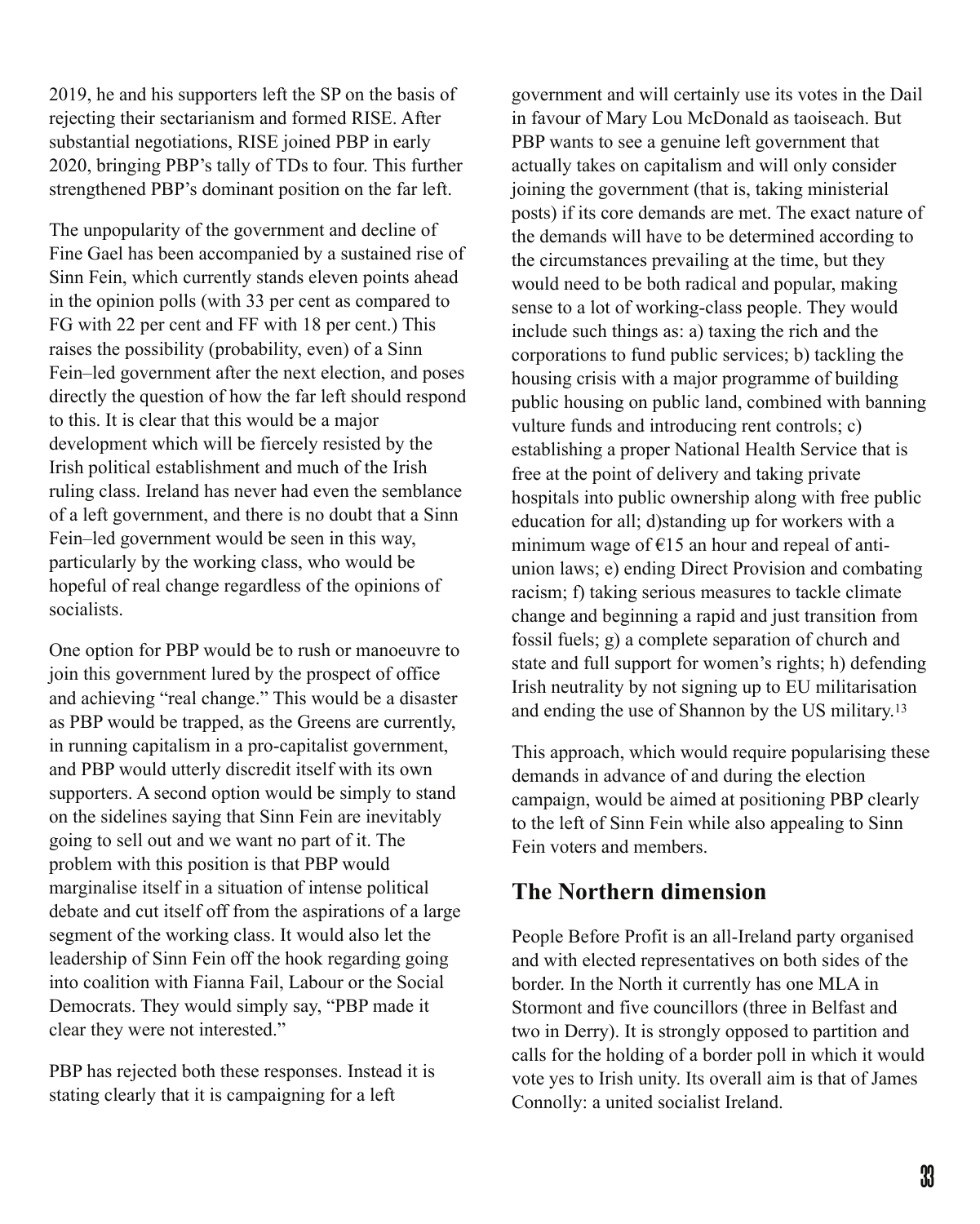The reason for dealing with the development of PBP in the North separately is that the very fact of partition leads to different political dynamics in the North. The three key elements of difference are 1) its being a separate jurisdiction, under British rule, with a different government in office in Westminster; 2) its being a sectarian state with a divided population and above all a divided working class; 3) its being governed, throughout the period of PBP's existence, by a power-sharing executive with Sinn Fein in partnership with the DUP, as opposed to the situation in the South where Sinn Fein has always been in opposition and only recently emerged as a leading contender for office. If the second element is a major disadvantage and obstacle from the standpoint of socialist politics, the third element constitutes a certain opportunity for the left, similar to the opportunity created by Labour's coalition with Fine Gael in the South.

But opportunities have to be seized, and so often that doesn't happen. The fact that PBP's development in the North has paralleled, and at certain points run ahead of, its development in the South is both a justified source of pride for PBP nationally and a tribute to the political astuteness of its members in the North.

Key to this was PBP's strong position on the national question. After the Good Friday Agreement and the peace process it was possible, just about, to engage in left politics in the South while more or less ignoring the national question or least not taking a clear stand on it. This was never an option in the six counties. PBP's position, worked out over many years but particularly concretised in, and formally adopted over, the last decade, combined three central elements: a) total opposition to participation as having produced "a carnival of reaction" North and South, and support for a border poll; b) implacable opposition to sectarianism and a refusal to write off the Protestant working class; c) a strong conviction that the best road to a united Ireland lay through fighting for working-class interests and socialism against both reactionary states. Indeed,

conditions in the North, where PBP was attempting to build under the constant pressure of being in Sinn Fein's heartland, put a particular premium on having clear, worked-out socialist politics across the board.

As in the South, the rise in PBP's fortunes in the North is most easily charted in terms of election results. PBP's first electoral outing came in 2007 when a very young Seán Mitchell stood in assembly elections in West Belfast, polling 774 votes (2 per cent). As Mitchell himself observed, "A result that, though far from earth shattering, nevertheless did signal a break from the usual one or two hundred votes that the Left had until then become accustomed to."<sup>14</sup> This was followed by Gerry Carroll polling 1661 votes (4.8 per cent) in the assembly elections in 2011, and in a further advance, 1751 (7.6 per cent) in a Westminster by-election later that year.<sup>15</sup> The first breakthrough came in 2014 when Carroll was elected to the City Council for Black Mountain in West Belfast; when asked, as is customary in the communal politics of the North, whether he was going to sit on the unionist or nationalist side of the chamber, Collins replied, "I'm not a unionist or a nationalist. I am a socialist!" In 2015, in the Westminster general election, Carroll came second to SF with 19.2 per cent, and then in what was something of an electoral earthquake, he topped the poll in the 2016 Belfast West assembly election with 8299 (22.9 per cent), ahead of five SF candidates and the SDLP and DUP. The next assembly election was only one year later and was characterised by fierce sectarianism, plus SF got their vote management together and ran one less candidate, but Carroll still elected with 4,903 first preference votes (12. 2 per cent), rising to second place after transfers. Moreover, in the 2019 Westminster general election he same second to SF—in a first-past-the-post system with 6144 (16 per cent).

PBP's success with Gerry Carroll was complemented at council level with Matt Collins, who replaced Carroll as councillor in Black Mountain, retaining the seat in 2019 with a poll-topping 2.268 (16.14 per cent), and the election of Mick Collins in Collin ward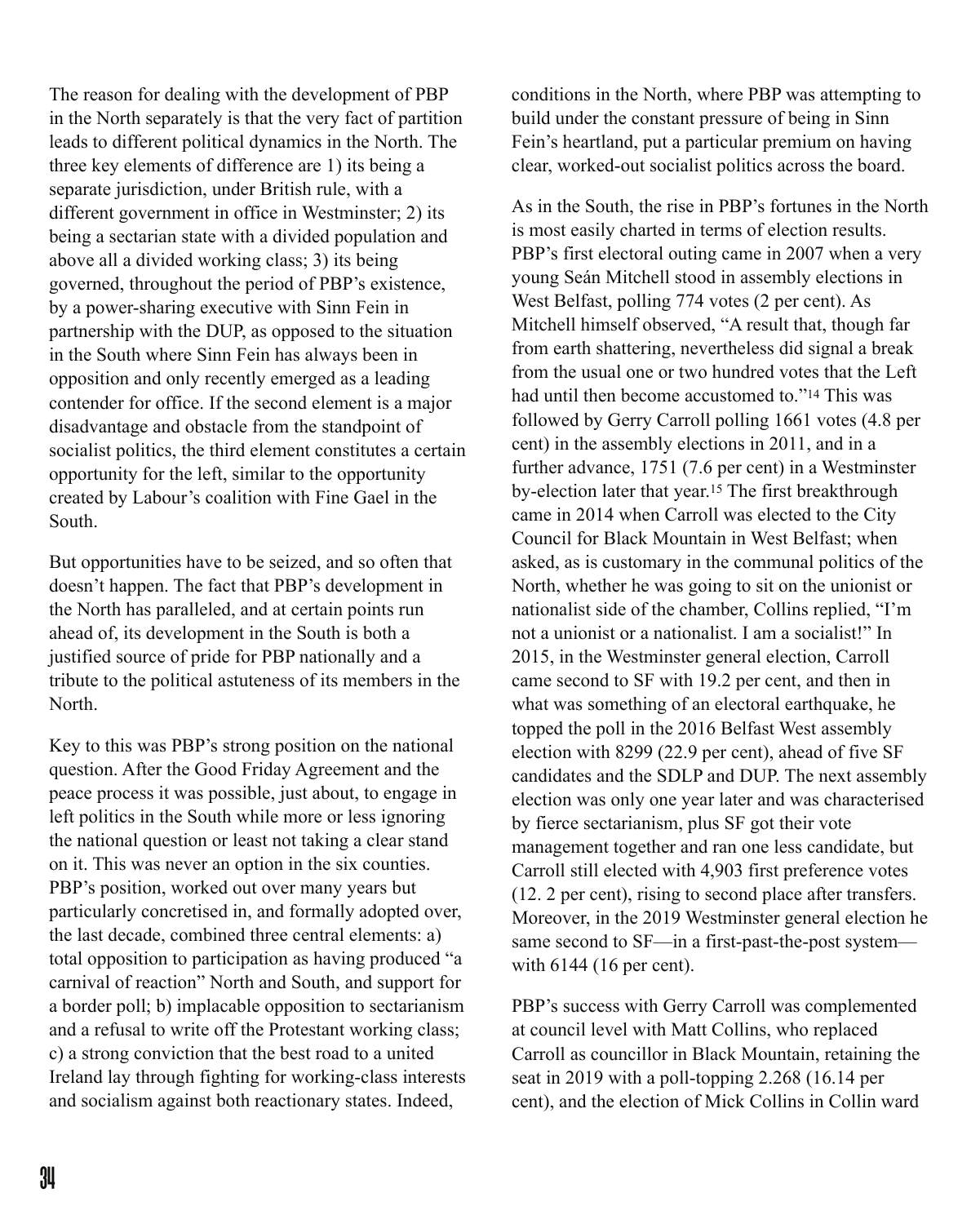and Fiona Ferguson in Old Park. <sup>16</sup> Meanwhile in the six counties' second city, Derry, veteran socialist Eamonn McCann also won a seat in the assembly for Foyle in 2016 with 4176 votes  $(10.5$  per cent).<sup>17</sup> He lost the seat in 2017 due to boundary changes, but bounced back in 2019, along with Shaun Harkin, to give PBP two seats on Derry City and Strabane District Council. <sup>18</sup> And it is worth noting that PBP had two near misses in neighbouring wards.

But, as in the South, it cannot be stressed too strongly that this electoral success was not the product of "electoralism" but rather the culmination of tireless campaigning on the ground. Whether it is on workers' picket lines, in campaigns against toxic waste or destructive mining, fighting cuts to community services, standing up for students, combating racism and the far right, supporting and organising Black Lives Matter demos, defending abortion rights and opposing misogyny and denouncing DUP homophobia and transphobia, PBP members in Belfast, Derry and elsewhere in the North are relentless activists.

The parallel rise of PBP North and South has also made it possible to pose the struggle for Irish reunification in a new way, not simply in terms of incorporating the North into the twenty-six counties as they currently stand, nor primarily as the fulfilment of an old republican principle, but as an opportunity for a new beginning for the country as a whole that will, in very concrete terms such as an all-Ireland National Health Service, be of real benefit to working-class people. Also, it is clear that there now exists, in both jurisdictions, a substantial body of opinion, particularly among the young, who are opposed to reactionary church domination North and South, in favour of women's rights and LGBT rights North and South, against racism North and South, pro-Palestine North and South and for defence of the environment North and South, and that such people can be mobilised in cross-border campaigns and solidarity in the here and now, so as to help prepare the way for victory in a border poll.19

## **What is PBP?**

What, then, is the current nature of People Before Profit as a political organisation? Let us start with some things it is not.

It is not a united front. Perhaps it had some characteristics of a united front when it was first formed, but it certainly isn't one now. A united front is an agreement between two or more different organisations and forces (parties, unions, campaigns, etc) to form a common front on a particular issue or cluster of issues such as combating fascism, fighting racism, defending workers jobs, defeating water charges, etc. PBP is clearly a political party that not only consistently contests elections but also has a comprehensive programme of policies.

Is it then a reformist party? Certainly it does not resemble the Labour Party (Irish or British) or other traditional social democratic parties. Nor is it the same, in programme or practice, as a left reformist party such as Syriza, Podemos or Die Linke. It is, as we have seen, thoroughly anti-capitalist, opposed to coalition with bourgeois parties and only prepared to enter a government which is actually prepared to take on the system. It is significantly different from left reformist formations in terms of its emphasis on people power and struggle from below in campaigns and its rank and file orientation in the trade unions. Its policy on international issues is also radically different from that of reformist and left reformist parties, being thoroughly anti-imperialist (not only in relation to Britain and Ireland), internationalist, pro-refugee and anti-racist. Above all, the leadership of PBP is in the hands of avowed revolutionaries of long standing comprehensively in their hands. Every member of its democratically elected steering committee is an avowed revolutionary socialist. And politically the party stands on the ground of a serious Marxist analysis of Irish society—its history, economics and politics—embodied in numerous books and articles by its leading writers. 20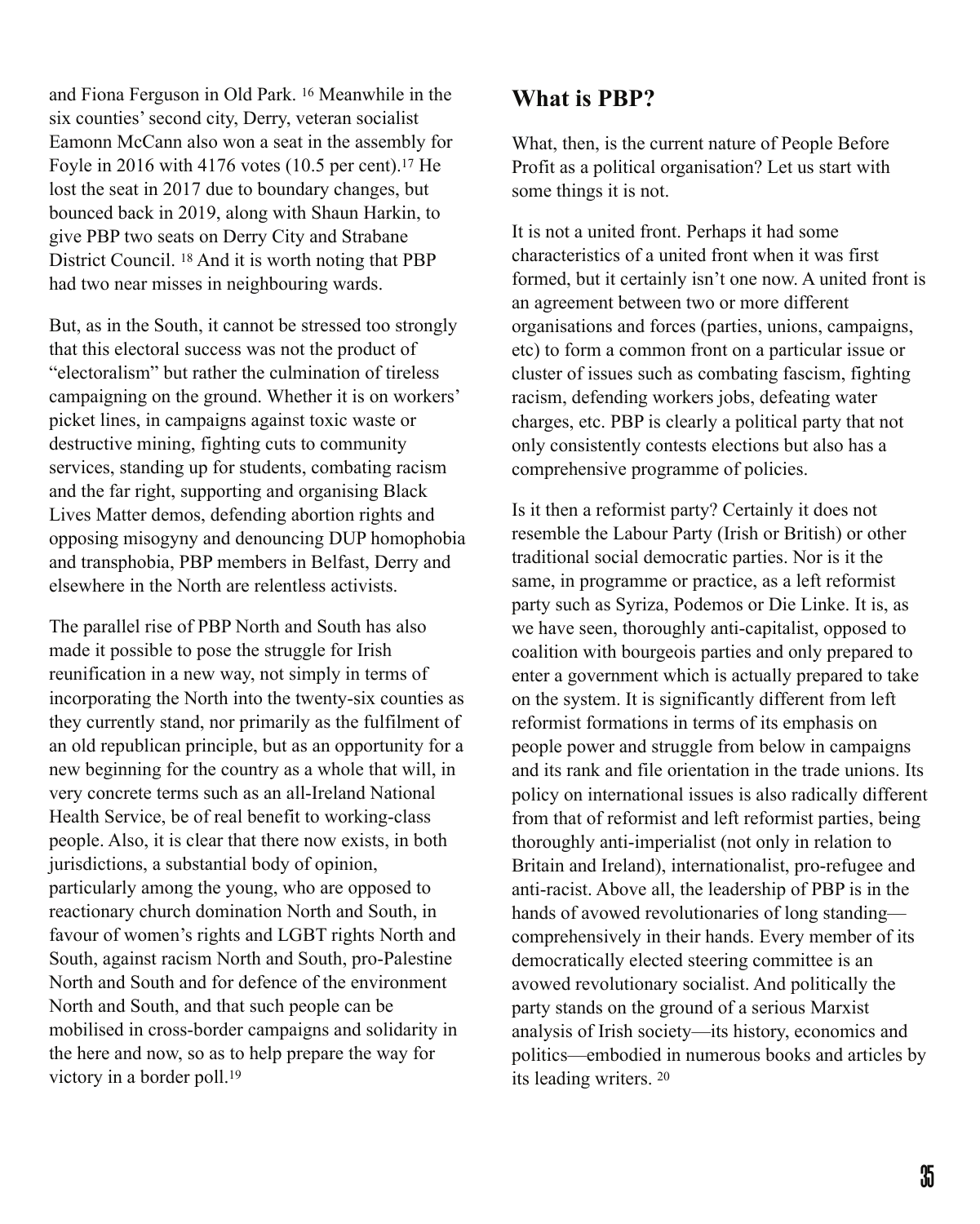Is it then a fully fledged revolutionary party? No, not yet. And I do not mean that just in terms of numbers or implantation in the working class. It also not the case that it is programmatically committed to smashing the capitalist state or to revolution by means of workingclass insurrection and workers councils. You do not have to be a revolutionary (still less a Marxist) to join PBP, and obviously many PBP members are not anything of the kind. This is particularly true of its passive members who have joined online but do not regularly take part in meetings. The culture/ atmosphere of its meetings, however, is clearly socialist and influenced by Marxism and revolutionary ideas.

A good term to describe this contradictory and moving reality is to say that PBP is a "transitional organisation," that is, its aim was and is to be a kind of transition belt between the working class and the party. This is how PBP was characterised by Marxists working within it, especially Kieran Allen (now PBP national secretary), as it developed in the period following the economic crash. The argument was that the working class was radicalising but that workers who were moving from conservative or mainstream politics (e.g., Fianna Fail or Labour voters) or who were "non-political" would be unlikely to move directly to revolutionary socialism, and that it was therefore necessary to create a political space to accommodate their radical and often militant but not yet fully socialist consciousness. At the same time it was essential that this formation had at its core a revolutionary spine. Without that spine it would either be co-opted by the system or simply dissipate. Such was People Before Profit in its earlier days.

It was founded as an anti-neoliberal party that sought to bring community groups together with the radical left to oppose privatisation, austerity and poor public services. It was called an alliance, and the first tension within it was whether it was mainly a coalition of community activists or was it moving to be "political." Initially, PBP took no stance on abortion, the border or the nature of the state. And SWP members who were

playing leading roles operated under a self-denying ordinance whereby they restricted themselves to a left reformist discourse when speaking for PBP.

But what was striking was that over time this changed. No organised reformist pole developed in PBP. No formal decision was taken, no actual resolution was passed, but the discourse of PBP and its spokespersons became more and more and more overtly socialist, and its stances on issues of the day such as climate change, Black Lives Matter, Palestine, US imperialism and the killing of George Nkencho became more and more drawn from a revolutionary perspective. At the recent PBP AGM there were a number of vigorous debates, but they all took place with a revolutionary left framework. Hence, PBP at present is not only a transitional organisation but a transitional organisation led by revolutionaries. This may not be a characterisation that fits neatly into familiar categories, but it is nonetheless an accurate description.

## **What can PBP become?**

Describing PBP as transitional between the reformist aspirations of workers and the revolutionary party poses also the question of transition in a temporal sense. What might it be transitional to?

The future of PBP is not determined. It will depend on external factors, the crisis of the system and the development of the class and political struggle in the world and specifically in Ireland, as well as on what PBP itself does. Let us consider a couple of possible scenarios.

First, it is possible that Sinn Fein could find itself in government in the South, trapped in running a capitalist system in serious crisis and thus unable to deliver the change it has promised, or worse, actually launching full-scale attacks on working-class living standards.<sup>21</sup> In that case, it would also be possible that there would be some sort of left reformist breakaway from Sinn Fein. If that were to occur, it would be vital to engage with such left-moving workers, and that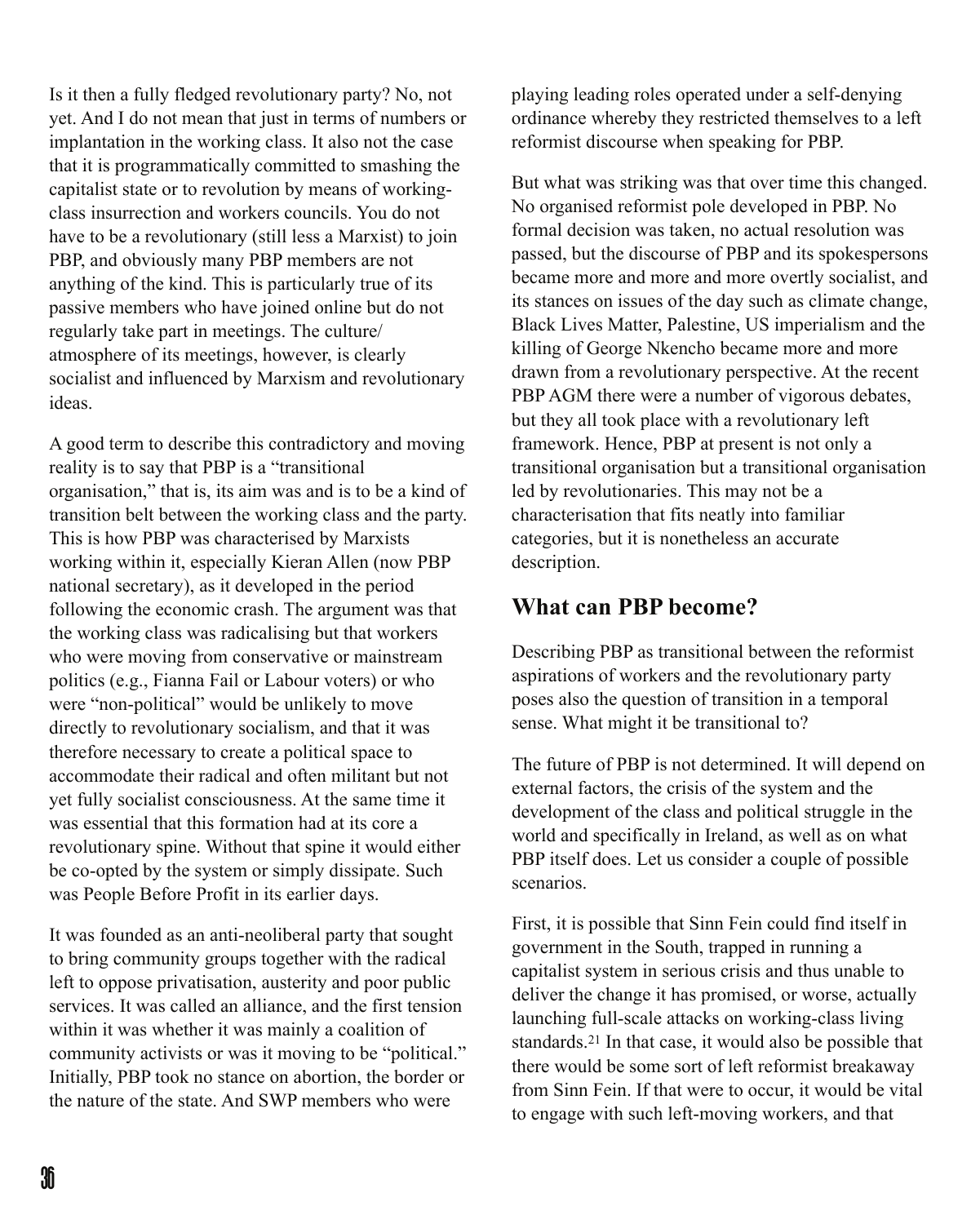might involve some new form of "transitional" organisation.

Another possible scenario is an upsurge in workingclass militancy, generated, say, by inflation, and a further radicalisation of sections of the working class, an extension and deepening of what occurred during the water charges period. This might bring in a new influx of members to PBP as well as galvanising layers of its existing, more passive membership. Such a development could see PBP relaunched, as it were, with an explicitly revolutionary perspective *and* increased roots in the working class.

Other unforeseen scenarios, including, of course, serious setbacks, <sup>22</sup> might be possible. But PBP members and, within PBP, the SWN are not and must not be simply passive observers. We must remain alert and ready to respond to a variety of developments and prepare for these by drawing an ever wider layer of our members into activity and educating them in socialist and revolutionary ideas so as to be able to rise to the challenges ahead. $23$  One such challenge is to strengthen our implementation in workplaces and unions, which are where workers have the most power to hit the bosses' profits and paralyse their operations. Another is to forge a party that is neither a monolithic sect (in which everyone has to agree the line of every issue past and present) nor a pluralist amalgam of different factions and tendencies unable to take decisive action, but one which responds to real shifts and debates in the working class. If PBP were to achieve this it would still not be the finished article, but it would have taken a very important step forward in the direction of building the kind of organisation, flexible but principled, needed to spearhead the overthrow of capitalism.

One final question remains to be posed: To what extent might the experience of People Before Profit be of relevance internationally? Clearly it would be foolish to treat it as a model that could be mechanically copied in different countries with different conditions. One of the strengths of PBP is

that it was a response, I think a creative response, to specific Irish circumstances. Nevertheless, there are features of the experience that could be of wider use. First, much of the revolutionary left internationally is caught between stagnant small-group marginalisation on the one hand and the mire of reformism on the other as represented by Syriza and Podemos, and the example of PBP shows that real, more fruitful alternatives are possible. Second, it suggests that the key to breaking out of the sectarian ghetto is finding ways to relate to and articulate the actually existing concerns and aspirations of working-class people in their communities and workplaces. To repeat, this is not an argument for economism, still less for making concessions to racism, sexism, nationalism and the like. On the contrary, many of the actually existing concerns of today's working class may precisely be about such issues as racism and gender-based violence. But it does mean engaging in actual grassroots campaigning alongside people whose political consciousness is still far from fully formed.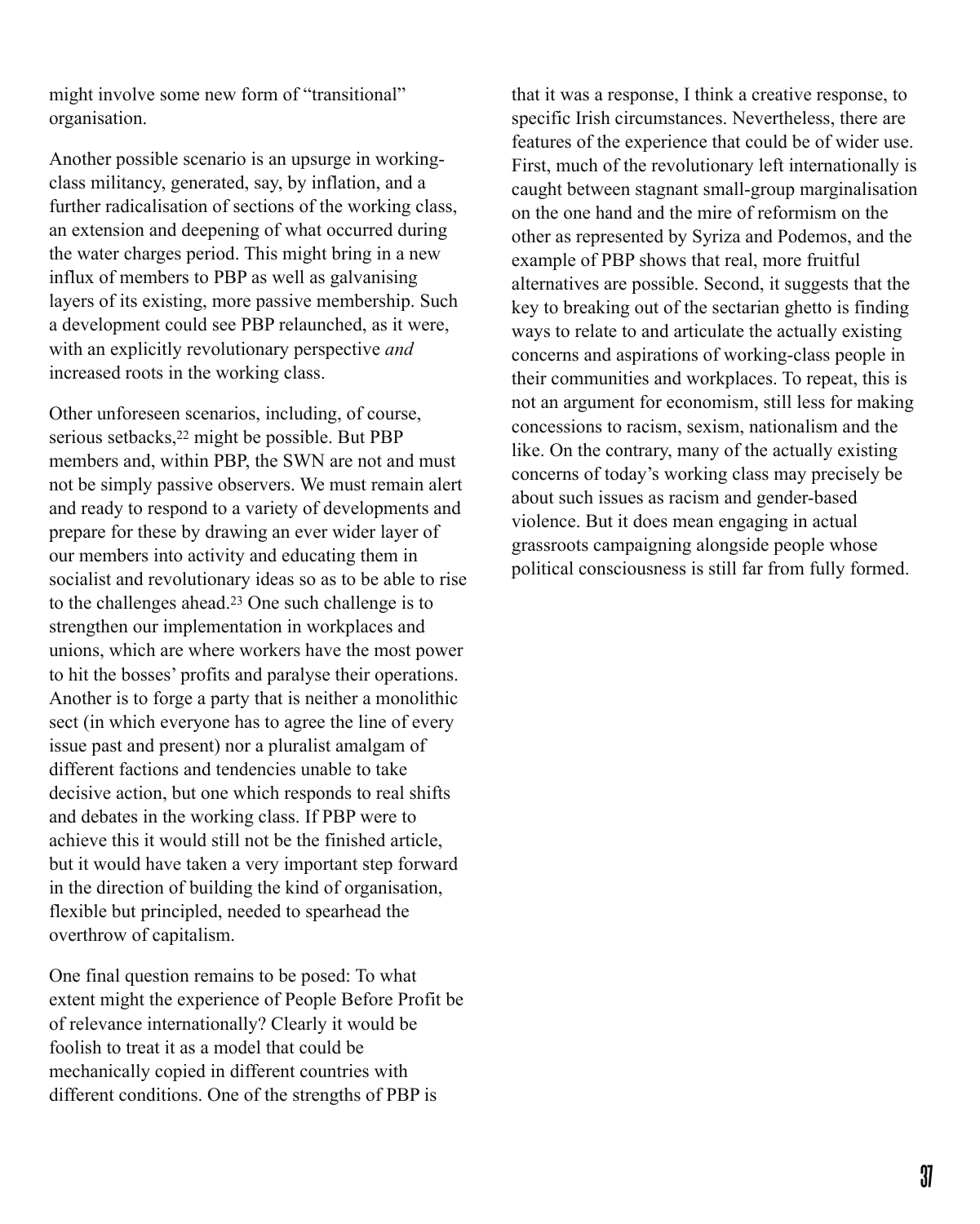<sup>1</sup> Member of the Legislative Assembly in the Stormont.

<sup>2</sup> Incidentally, this was also true of the Bolsheviks. The notion that the Bolshevik Party was constructed "as a party of a new type" according to a plan laid out by Lenin in *What Is to Be Done?* is a product of ignorance of the actual history or deliberate distortion of it by Stalinism.

<sup>3</sup> Richard Boyd Barrett and Hugh Lewis in Dun Laoghaire-Rathdown and Brid Smith and Joan Collins in Dublin South Central.

<sup>4</sup> It was established too late to be registered as a party and appear on ballot papers, but it did feature on election leaflets. 5 For a fuller account see Kieran Allen, "Whatever happened to the ULA?" Irish Marxist Review, issue 6, available online from: https://www.marxists.org/history/etol/writers/allen-k/2013/06/ula.htm

<sup>6</sup> The Anti-Austerity Alliance and PBP formed an alliance in October 2015, strictly for electoral purposes, on the ground that the organisations remained distinct.

<sup>7</sup> Fine Gael no longer had an overall majority and were only able to form a government through what was known as a confidence-and-supply agreement with Fianna Fail under which FF ensured FG remained in office.

<sup>8</sup> Opposing Trump caused a certain blowback from some in what could be described as the water charges milieu. The arguments ranged from "This is none of our business" to a certain sympathy for Trump as a "rebel" and "man of the people." While there was some of this sentiment on the periphery of PBP, it had much greater effect in the Anti-Austerity Alliance because of its more economistic practice, and resulted in the dissolution of the AAA by the SP and its replacement by Solidarity (which, however, never gained the same level of support).

 $9$  Unlike the SP which formed its own explicitly socialist campaign called ROSA.

<sup>10</sup> For an analysis of this election see John Molyneux, "Editorial: a tale of two elections", *Irish Marxist Review*, issue 24, available online from: file:///C:/Users/oem/Pictures/355-1403-1-PB.pdf

<sup>11</sup> For a fuller account of this election see John Molyneux, "The General Election and After," Irish Marxist Review, issue 26, available online from: file:///C:/Users/oem/Pictures/355-1403-1-PB.pdf

 $12$  For reasons that are not clear, at least to me, this seems to have been more the case in Ireland than in many other countries. 

 $13$  To repeat, this is not at all a complete or definitive list of the core demands PBP would actually advance in such a situation but is simply intended to give a concrete idea of what this approach would involve.

<sup>14</sup> Seán Mitchell, "Rediscovering the road less travelled", *Irish* Marxist Review, issue 10, available online from: http:// www.irishmarxistreview.net/index.php/imr/article/view/126/128#

<sup>15</sup> Occasioned by the resignation of Gerry Adams in order to stand for the Dail in Louth across the border.

 $16$  Which prompted one journalist to quip, "I never thought I would live to see the day when there were more Trots on Belfast City Council than Official Unionists!"

 $17$  As a point of reference, it is worth noting that Martin McGuiness polled 5,037 (12.69 per cent) in the same election.

 $18$  In 2021, Eamonn was forced to retire on health grounds and was replaced by councillor Maeve O'Neill.

<sup>19</sup> For elaboration of this point see John Molyneux, "Towards the end of partition," Irish Marxist Review, issue 29, available online from: http://www.irishmarxistreview.net/index.php/imr/article/view/395/387